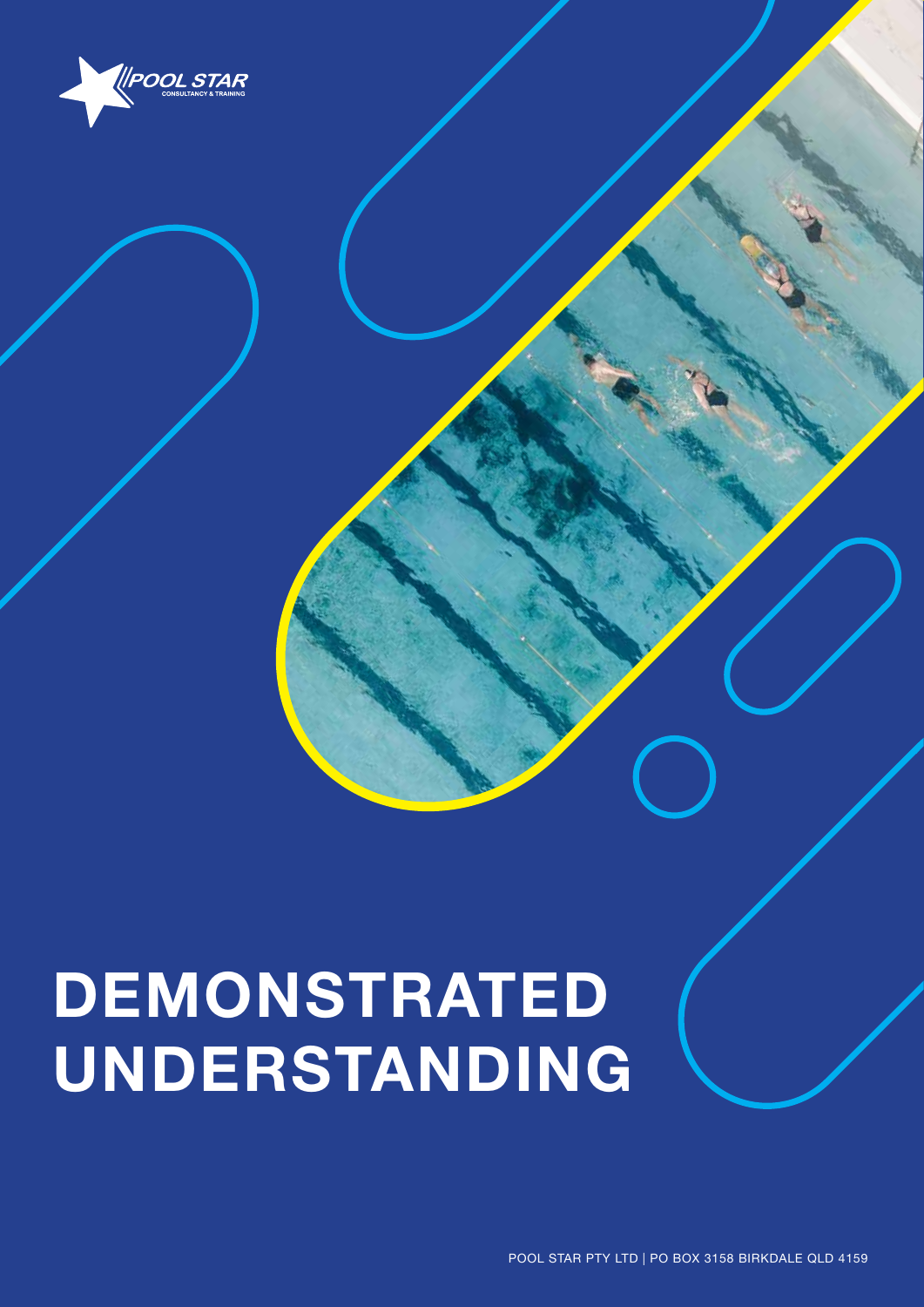

## CONTENT PAGE

| <b>BACKGROUND</b>                                                            | 3              |
|------------------------------------------------------------------------------|----------------|
| <b>ASSET MANAGEMENT PLANS</b>                                                | 6              |
| POLICIES AND PROCEDURES MANUALS                                              | 6              |
| <b>RISK MANAGEMENT</b>                                                       | 7              |
| STAFF TRAINING PLANS/STAFF PROFESSIONAL<br><b>DEVELOPMENT &amp; TRAINING</b> | $\overline{7}$ |
| <b>CONTRACT FACILITY MANAGEMENT</b>                                          | 7              |
| <b>CONTRACT LIFEGUARDING</b>                                                 | 8              |
| <b>POOL PLANT OPERATION &amp; MAINTENANCE</b>                                | 8              |
| <b>ATTACHMENTS</b>                                                           | 9              |
| <b>CLIENT TESTIMONIALS</b>                                                   | 11             |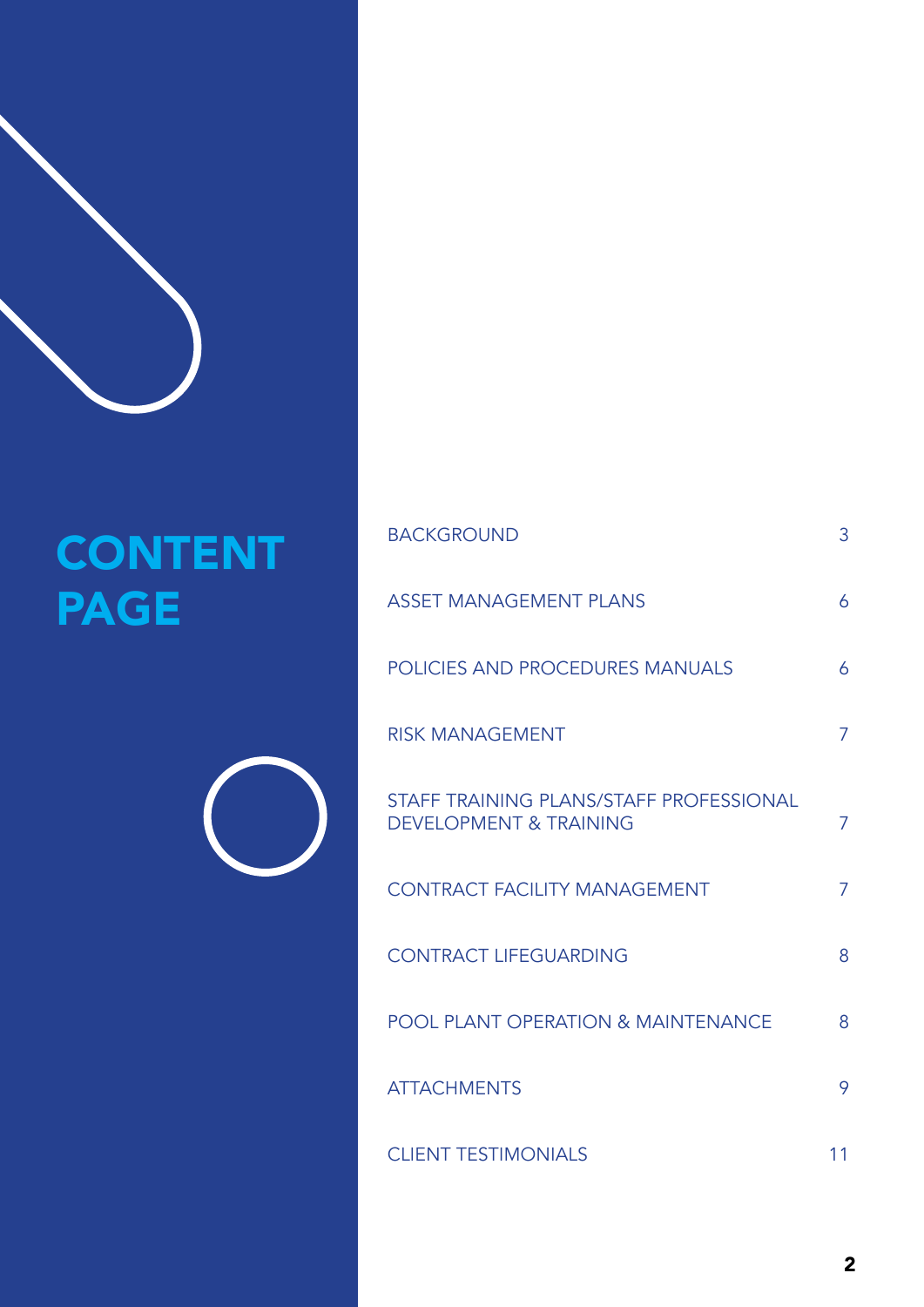

# BACKGROUND

The knowledge, experience and understanding of aquatic facility management by Pool Star staff could not be matched by any other Australian company.

In particular, the Managing Director, Mr Les Mole has a broad understanding of all facets of aquatic facility management and operations.

Some of the consultancy work undertaken by the Pool Star team include:

- Aquatic facility management through his experience writing Policies and Procedures Manuals for numerous clients, over many decades.
- Over thirty (30) years experience conducting Aquatic Facility Safety Audits, and developing Safety Improvement Plans.
- Providing comprehensive Asset Management Plans for Local Government Authorities.
- Developing both Minor and Major Maintenance Schedules for Aquatic Centres and Sport & Entertainment Precincts.
- Providing Expert Eye Witness Services for Coronial Inquests, investigating accidental deaths by drowning, in aquatic facilities.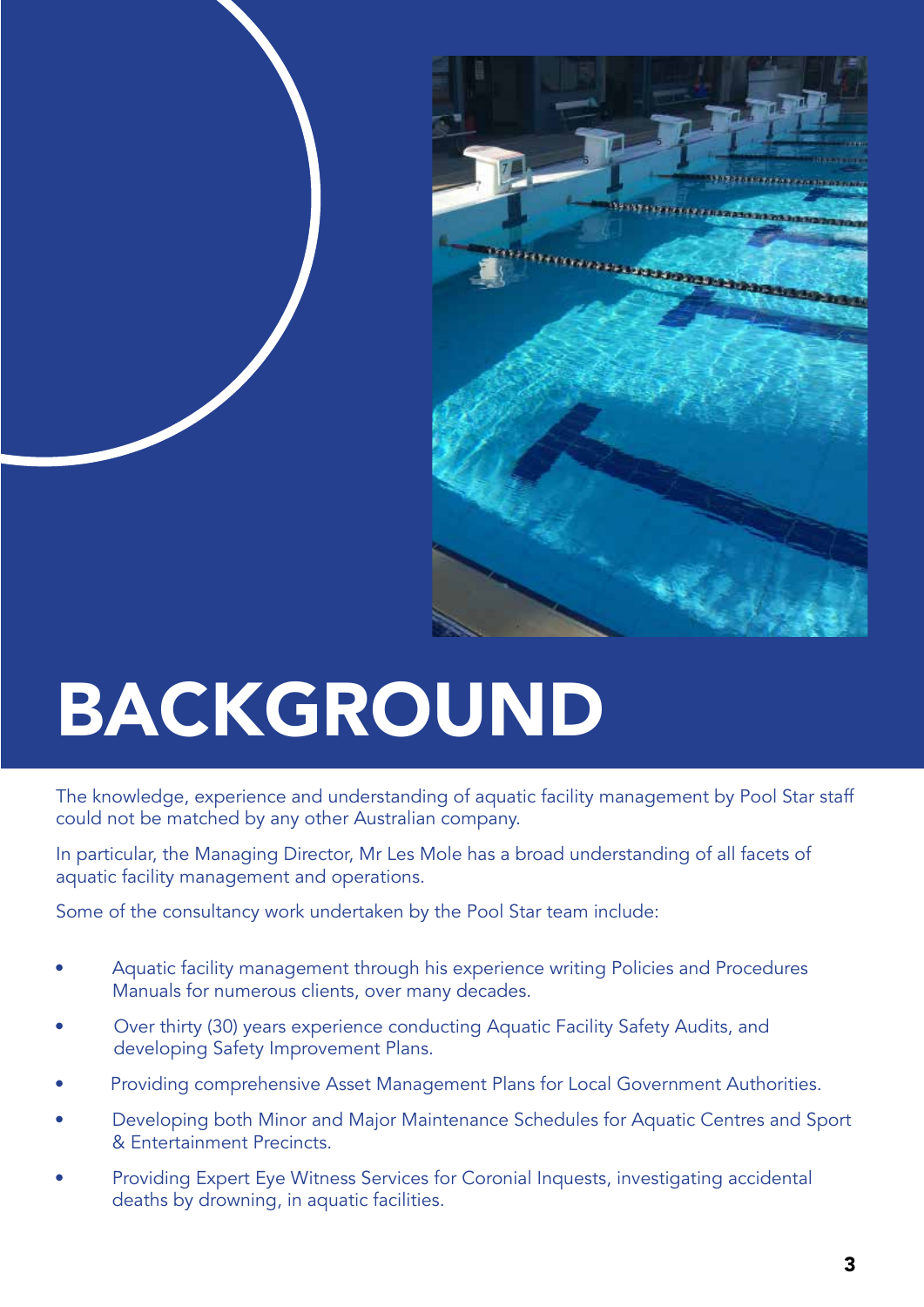- Conducting comprehensive signage audits and providing design layouts for large and small customers, including the Brisbane City Council, which culminated in a 140 page report.
- Providing Water Safety Management Plans for open water facilities ie. The Green Bridge constructed by the Gold Coast City Council.
- Assessing the business operations for major facilities like Wet'N'Wild Sydney and Wet'N'Wild Gold Coast, as well as medium sized centres eg. the Clem Jones Centre at Carina, Brisbane.
- The last documented comprehensive Risk Assessment at the Blue Water Lagoon Mackay was concluded in February 2015 by Pool Star Pty Ltd.
- Providing staff training plans for Village Roadshow Theme Parks. Including Wet'N'Wild Gold Coast, Wet'N'Wild Sydney, Sea World, Sea World Resort and MovieWorld.
- Delivering CPR, Bronze Medallion, Pool Lifeguard and Pool Plant Operation and Maintenance training for aquatic facilities both in Australia and overseas.
- Author of a number of manuals used for training in the aquatics industry ie Free Chlorine the manual used to train staff in Pool Plant Operation and Maintenance.

#### Over a number of years, Pool Star has completed Risk Audits and Safety Improvement Plans for the Mackay Memorial Swimming Pool, the Pioneer Swimming Pool, the Mirani Swimming Pool and the Sarina Swimming Pool (just to name a few).

As part of the last Pool Star audit of the Bluewater Lagoon in Mackay, a scanning audit was attached to the safety improvement plan. This provided the operator at the time with advice on the best way to manage the facility under the various bather loads. (refer attachments)

Pool Star has provided the current operator of the Bluewater Lagoon with staff training, in both Pool Lifeguard and Pool Plant Operation and Maintenance.

Risk management and foreseeing the potential for accidents that may occur in an aquatic facility, before they actually happen, is a skill that can only be acquired after many years of working in and around aquatic centres.

Pool Star staff pride themselves on this ability to manage risk. Undoubtedly the major risks facing aquatic facility managers today, could be listed in order:

- Accidental death by drowning or submersion
- Spinal injury due to a diving incident
- Heart attack or seizure
- Cryptosporidium or disease spread by poor water quality management
- • Serious first aid case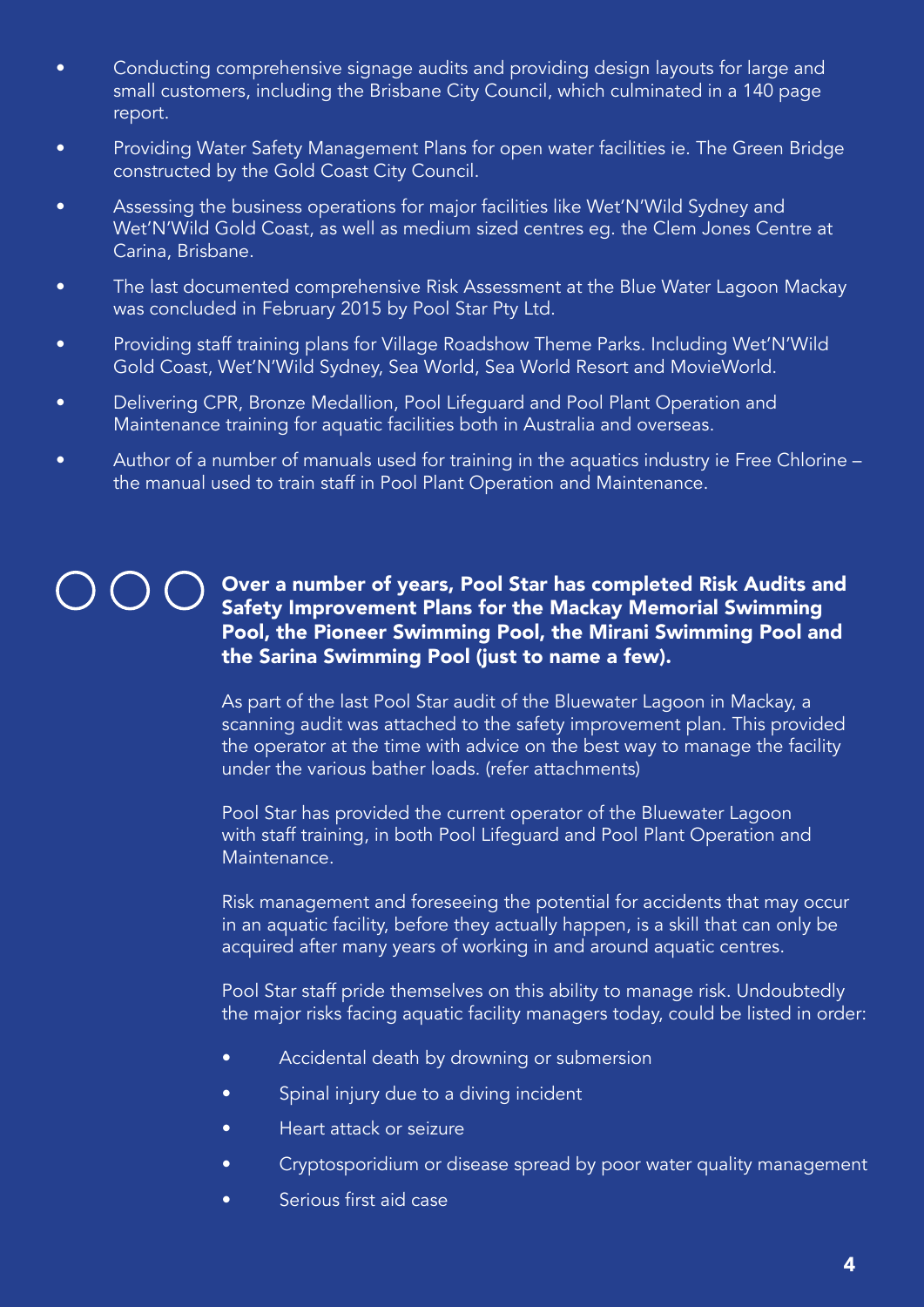

If all of these foreseeable risks can be competently managed, and prevented by diligent well-trained staff, then any relevant industry guidelines and/or Australian Standards can be easily met.

The focus of Pool Star staff is to ensure that the facility is managed in accordance with the following guidelines:

- Relevant Australian Standards
- Queensland Health, Swimming Pool and Spa Water Quality Guidelines
- Royal Life Saving Society
- Guidelines for Safe Pool Operation
- Work Health and Safety Act
- Working with Chemicals and Dangerous Goods



If all of the key elements are naturally built into the facilities operation then the facility will not only become a safe and enjoyable destination for both local residents and visitor to the area, but also a safe and enjoyable work site for all employees.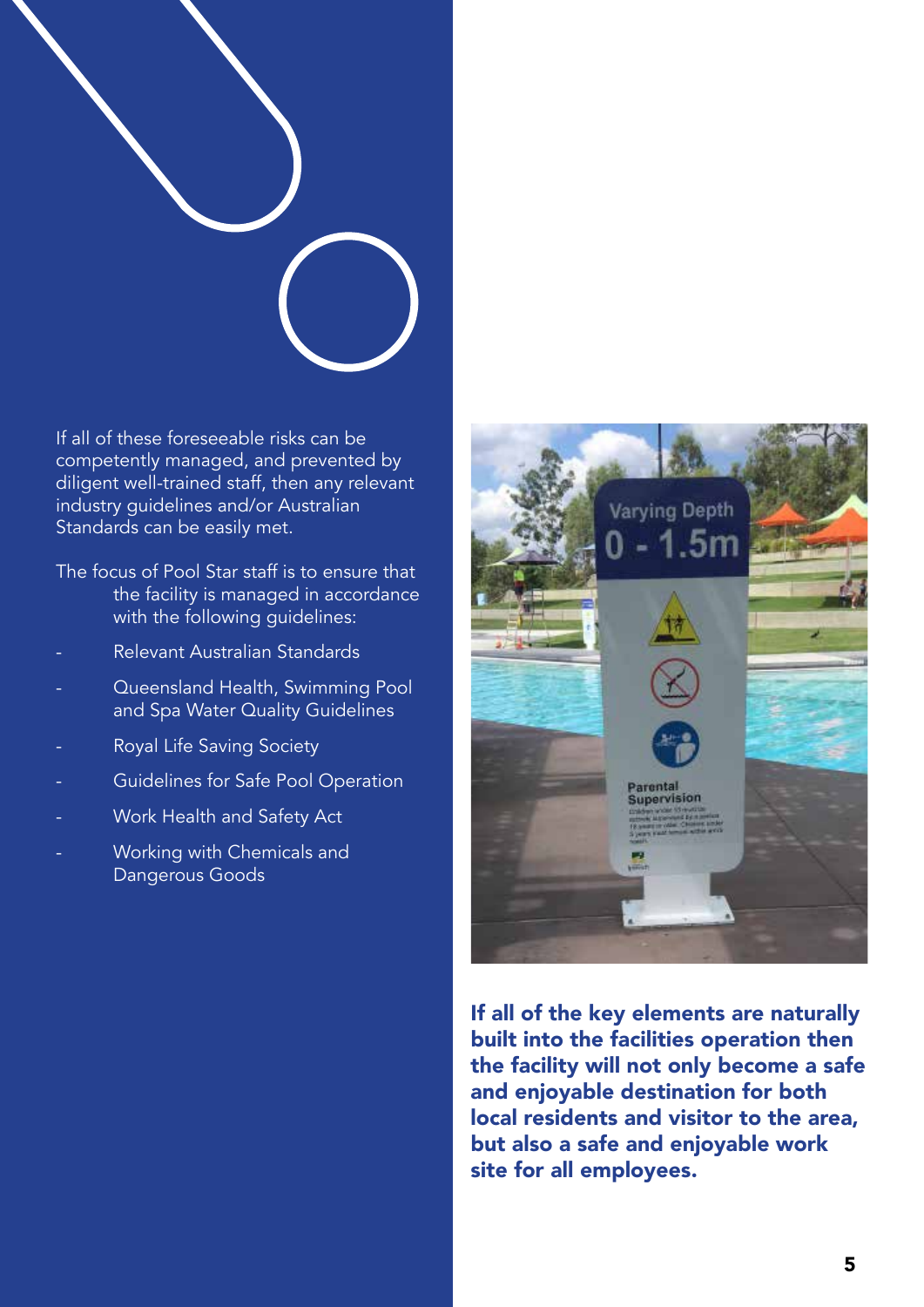## ASSET MANAGEMENT PLANS

Pool Star was commissioned by the Whitsunday Shire Council to develop the Asset Management Plans for the Airlie Beach Lagoon, the Proserpine Memorial Swimming Pool and Caravan Park, the Proserpine Entertainment and Arts Centre, and the Proserpine PCYC.

The company has also been engaged to develop numerous minor and major facility maintenance plans for both Local Government Authorities, schools and private entities.



## POLICIES AND PROCEDURES MANUALS

Pool Star's expertise and understanding of commercial swimming pool operations has often seen the company involved in assisting other clients in court cases (or potential litigation) brought against them.

Pool Star specialises in writing Policies and Procedures Manuals, developing Emergency Action Plans, assisting companies with Incident Reporting, and ensuring that all staff training and qualifications are up to date. These are the key elements that are scrutinised and may be subpoenaed during court action.

Through many years of experience, Pool Star has assisted clients in preparing these documents should the situation arise, where the facility is subject to legal threats.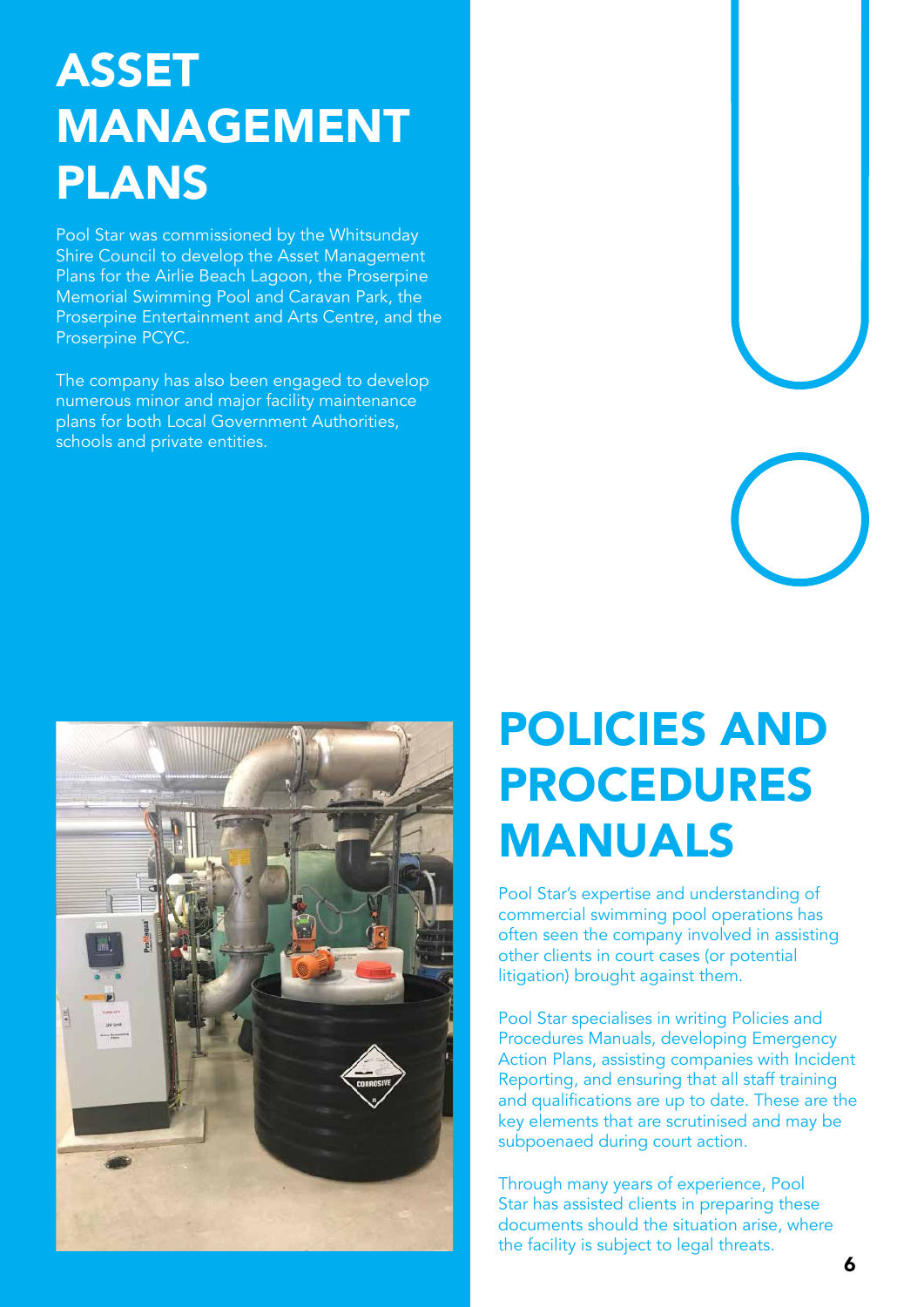



#### RISK MANAGEMENT

Managing risk is a key ideology of all Pool Star operations. Although the company is not ISO accredited, every facet of industry standards and regulations is naturally encased in the company's activities.



#### STAFF TRAINING PLANS/ STAFF PROFESSIONAL DEVELOPMENT & TRAINING

Pool Star is accredited with the Royal Life Saving Society to provide all of the training necessary for aquatic centre management. Some courses include CPR, Defibrillator, Bronze Medallion, First Aid, Pool Lifeguard and Pool Plant Operation and Maintenance.

In addition to this, courses can be custom made for both non- accredited and/or RTO accredited competencies.

It is likely in the foreseeable future that aquatic facility operators will be required to hold the Certificate IV in Swimming Pool and Spa Service CPP41312. A copy of this qualification is attached.

#### CONTRACT FACILITY MANAGEMENT

Pool Star has been a major player in contract facility management for over thirty (30) years.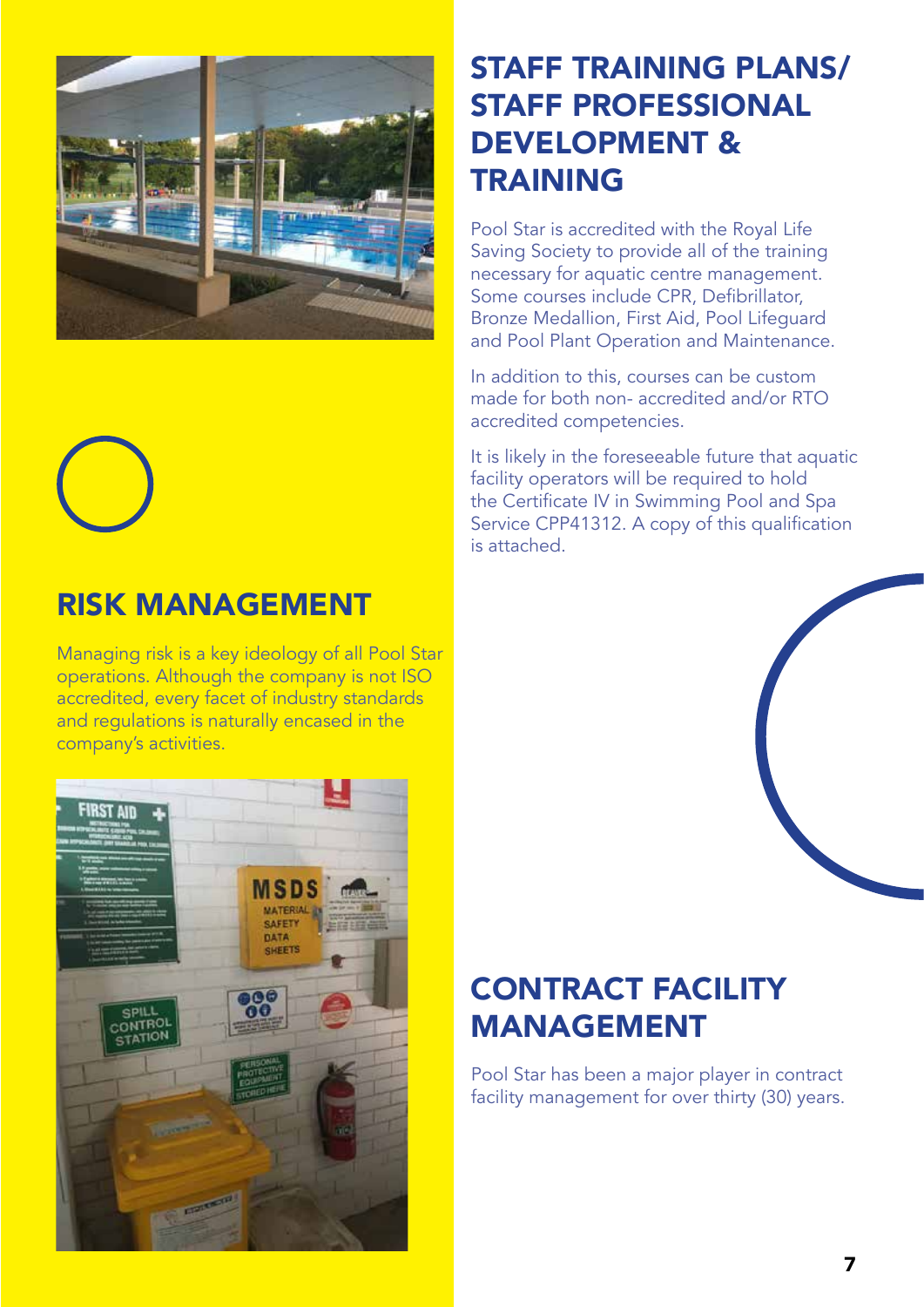## CONTRACT LIFEGUARDING

Since the mid 1980's, the Managing Director has been providing contract Lifeguard Services at both the beach (open water) and aquatic facilities (swimming pools).

## POOL PLANT OPERATION & MAINTENANCE

Pool Star has been delivering the Pool Plant Operation and Maintenance Course for almost thirty (30) years.

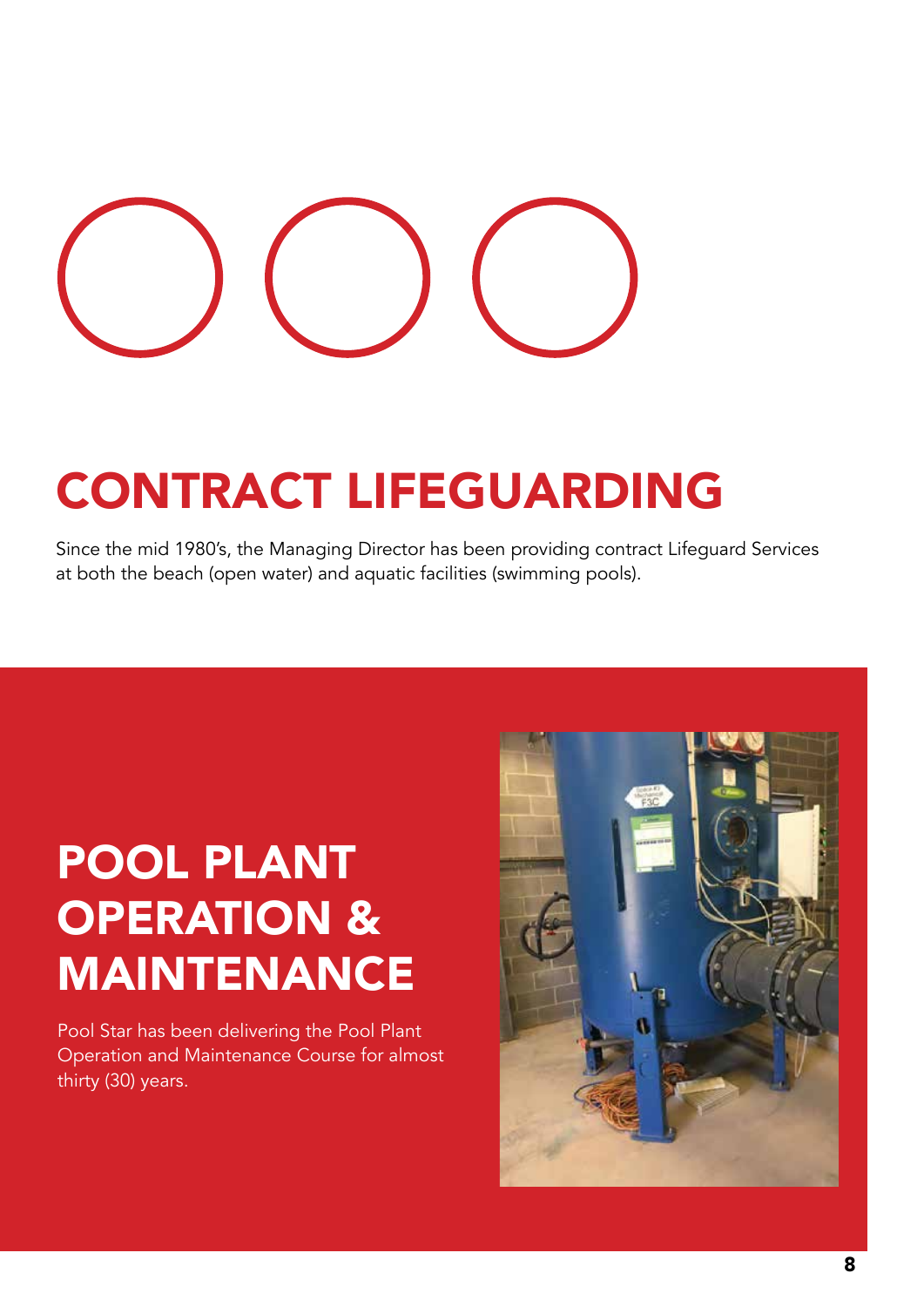## **ATTACHMENTS**



ABN: 50 076 560 391 RTO ID: 6235



This is to certify that

## **Leslie Jeffrey Mole**

has fulfilled the requirements of the following:

### CPP41312 Certificate IV in Swimming Pool and Spa Service



**Spiros Dassakis Chief Executive Officer** Cert No: 7263029-5192815 14 July, 2019



Swimming Pool and Spa Association of NSW Limited. 1/33 Daking Street NORTH PARRAMATTA NSW 2151 Phone: (02) 9630 6300 Fax: (02) 9630 6355 Email: training@spasa.com.au Web: www.spasa.com.au



9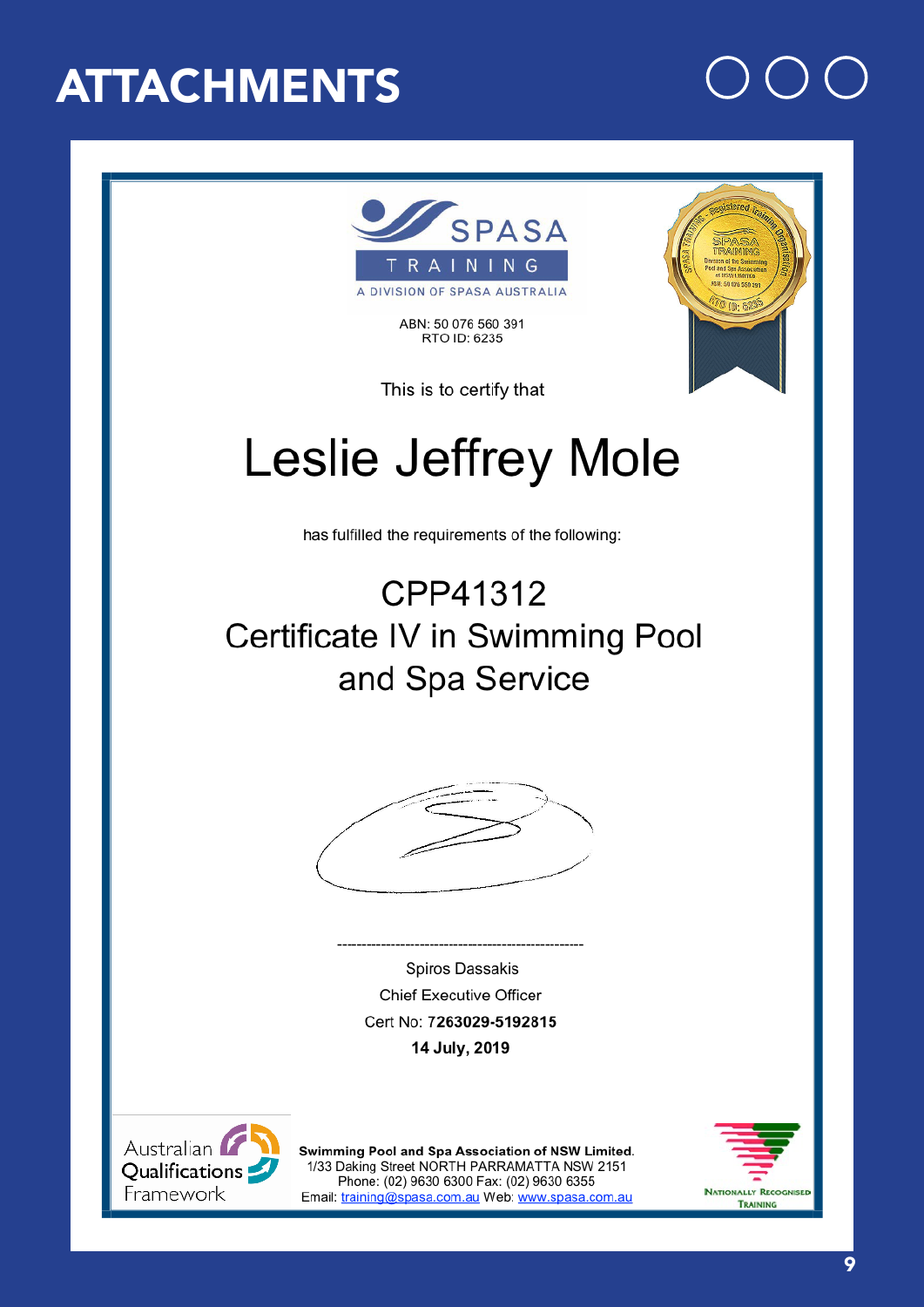### **ATTACHMENTS**



## **POOL PLANT OPERATOR**

**AWARDED TO** 

### **Leslie Mole**

Royal Life Saving Society Queensland Inc RTO 5431 MEMBER ORGANISATION

314000-5160254 CERTIFICATE NUMBER

Page one of two



**AUTHORISED BYPAUL BARRY** 

| ٠ | ч |
|---|---|
|   |   |